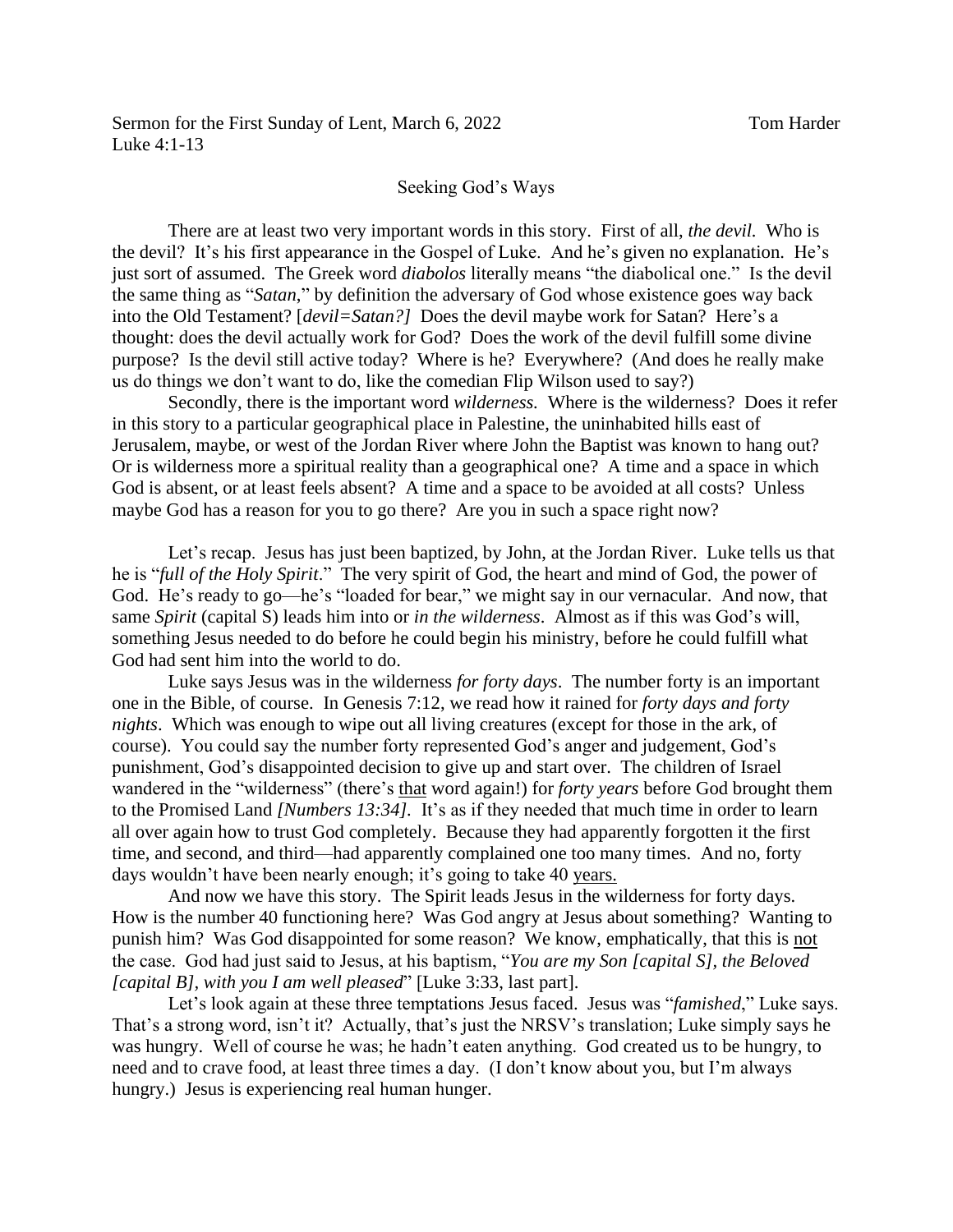"*If you are the Son of God, command this stone to become a loaf of bread*" (the devil said to him). "If?!" God had just told Jesus he was his Son (capital S). Remember? But did Jesus remember, amidst these grueling 40 days? Or worse, did he ever even believe he was the Son of God? Maybe he believed it at first, but surely he had come to doubt it. "Prove it to yourself," the devil was saying. Just one, teeny-tiny miracle. One quick command. One snap of the fingers.

But Jesus saw through the devil's charade. "That's okay, Mr. Devil. I know who I am." And he quotes Scripture. *[It is written, 'One does not live by bread alone.]* Not just any scripture. Deuteronomy 8:3. In which Moses is reminding the children of Israel who they are. Children of a God who wants them to know that there are things more important in life than bread. Let your first hunger—your most important hunger—be for God. Jesus remembered. First test passed. Good job Jesus.

What are we hungry for? Are we hungry first and foremost for God? Do we turn first and foremost to God, to satisfy our human hunger? Or do we turn to Pizza Hut?

Next, the devil led Jesus up to the top of a mountain, where God always tended to reveal himself, where all the most important events in Jesus' ministry would take place. (So we can assume this must be one of them.) "You'll want to make sure you do this right, Jesus," the devil seemed to be saying. "Make sure you're absolutely ready. Tell you what. Why don't I give you all the kingdoms of the world? Every one. In one fell swoop. It will make things way easier for you. Just do me a favor first and worship me a little. No big deal!"

Jesus saw right through it. It is a big deal. There are no shortcuts. No quick and easy way to be what God wants us to be and do what God wants us to do. Because what God wants us to be and do is hard. Again Jesus sends the "diabolical one" to Scripture *[It is written, 'Worship the Lord your God, and serve only him.' "],* to the foundational book of Deuteronomy. Where God through Moses commands the children of Israel to worship only one thing. No matter how hungry you are. Or uncertain. Or afraid. Or lost. Or discouraged. Second test past. Well done, Jesus.

Whom or what do we worship, in addition to God? Money? Security? Freedom? "It's no big deal," the devil is saying to us. "It's okay to worship other things beside God," the devil tells us. "You know, as long as it's 'on the side'."

Finally, the devil took him to Jerusalem. The most important, most holy city of the world. To the very tippy-top of the temple, the famous place where all people of the world would come sooner or later. "Make a big splash, Jesus. Start off your ministry with a huge success. It's all about success. Here's one little thing that even your own Scripture says is okay [*for it is written, 'He will command his angels concerning you, to protect you,' and 'On their hands they will bear you up, so that you will not dash your foot against a stone.*'] You can look it up, Jesus: Psalm 91. Throw yourself off of here, and let God's own angels take care of you. Everyone will see it, and boy will they be impressed. Give God's power a little test drive. God will be happy to oblige."

A third time, Jesus turns to Scripture *[It is said, 'Do not put the Lord your God to the test.' "],* to the Book of Deuteronomy, which is even more foundational than Psalm 91, to Deuteronomy 6:16, where Moses commands his people to never put God to the test.

In what ways big or small are we tempted to test God? What big splash do we want to make? When in our lives has success become more important to us than faithfulness?